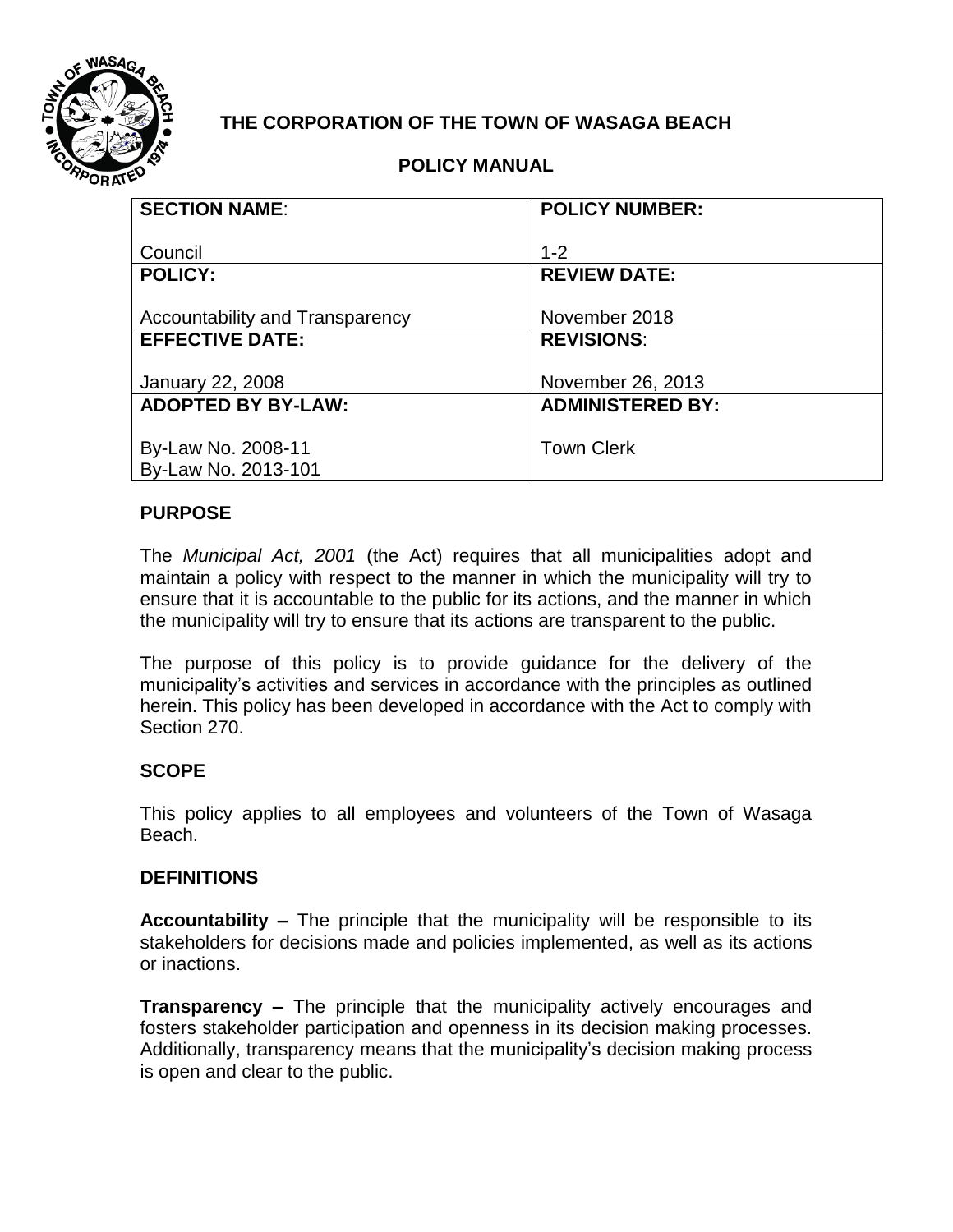## **POLICY STATEMENT**

The Council of the Town of Wasaga Beach acknowledges that it is responsible to provide good government for its stakeholders in an accountable and transparent manner by:

- Encouraging public access and participation to ensure that decision making is responsive to the needs of its constituents and receptive to their opinions;
- Delivery high quality services in an accessible manner to our citizens; and
- Promoting the efficient use of public resources.
- Making records available for review other than those specifically prohibited by law

Accountability, transparency and openness are standards of good government that enhance public trust. They are achieved through the municipality adopting measures ensuring, to the best of its ability, that all activities and services are undertaken utilizing a process that is open and accessible to its stakeholders. In addition, wherever possible, the municipality will engage its stakeholders throughout its decision making process which will be open, visible and transparent to the public.

## **POLICY REQUIREMENTS**

The principles of accountability and transparency shall apply equally to the political process and decision making and to the administrative management of the municipality.

#### **1. Financial Matters**

The municipality will be open, accountable and transparent to its stakeholders in its financial dealings as required under the Act. Some examples of how the municipality provides such accountability and transparency are as follows:

- Internal/external audit
- Reporting/statements
- Long term financial planning
- Asset management
- Purchasing/procurement policy
- Sale of land
- Budget process, including service analysis
- Open and inclusive priority setting
- Development Charges
- Fees and Charges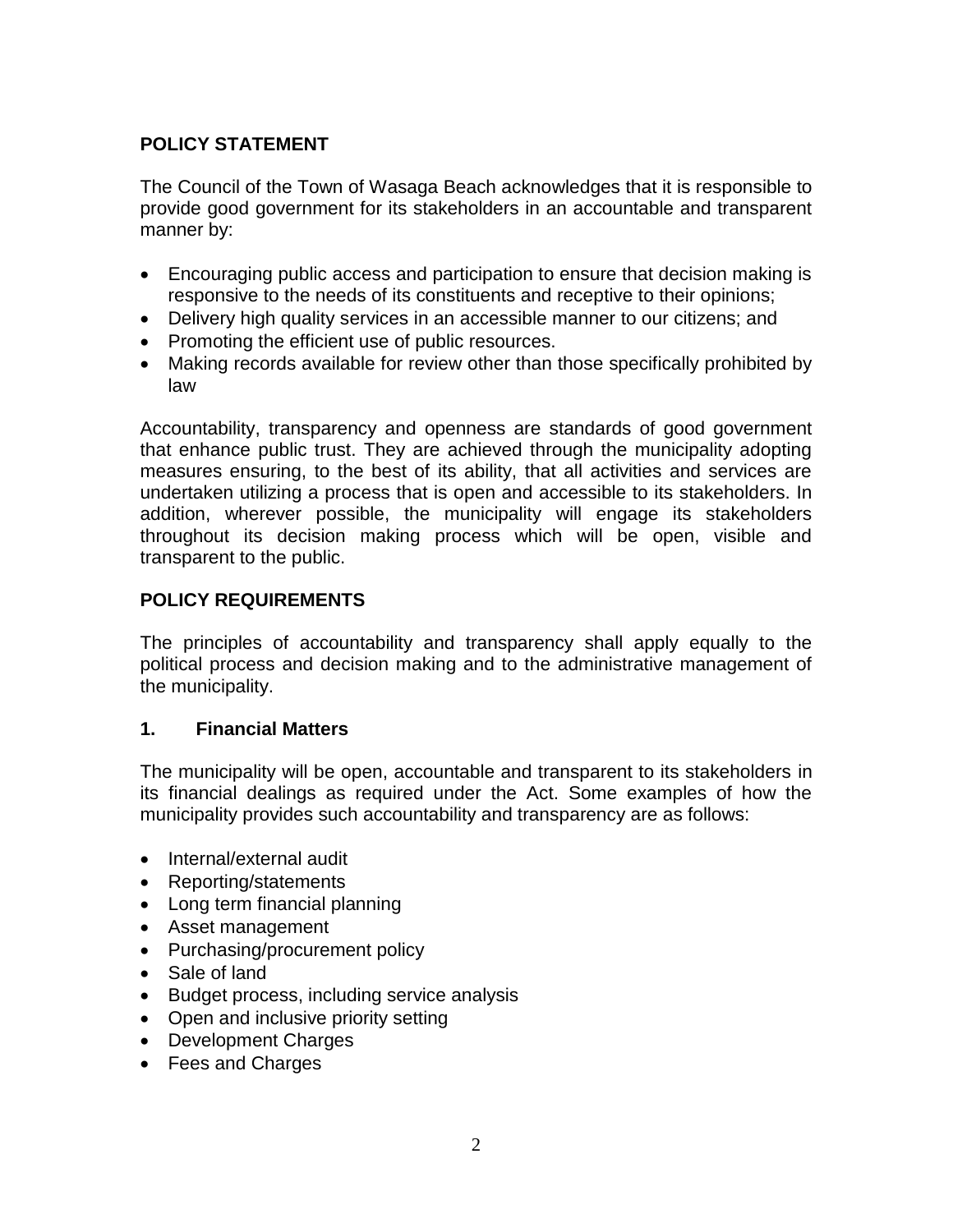### **2. Internal governance**

The municipality's administrative practices ensure specific accountability on the part of its employees through the following initiatives:

- Code of conduct for staff
- Performance management and evaluation
- Hiring policy/procedures
- Orientation/continuing education
- Health and Safety
- Compensation/benefit
- Responsibility for ensuring that administrative practices and procedures recognize Council's commitment to accountability and transparency (CAO)

#### **3. Public Participation**

The municipality ensures that it is open and accountable to its stakeholders through implementing processes outlining how, when and under what rules meetings will take place. The municipality's meetings will be open to the public when and as required under the Act, and members of the public will have an opportunity to make delegations or comments in writing on specific items at these meetings. In addition, the municipality has adopted policies which ensure that participation by the public can be meaningful and effective, through timely disclosure of information by various means including print media, websites, etc. Some specific examples include:

- Code of Conduct for members of Council
- Procedural By-Law
- Inclusive strategic planning
- Delegation rules
- Records retention
- Planning processes
- Joint priority and goal setting
- Provision and procedures for Notice Policy
- Closed Meeting Investigator
- Sale of Land Policy and procedures

#### **4. Actions to promote accountability and transparency**

Schedule "A" attached provides a number of actions that have been established by the Town to promote accountability and transparency.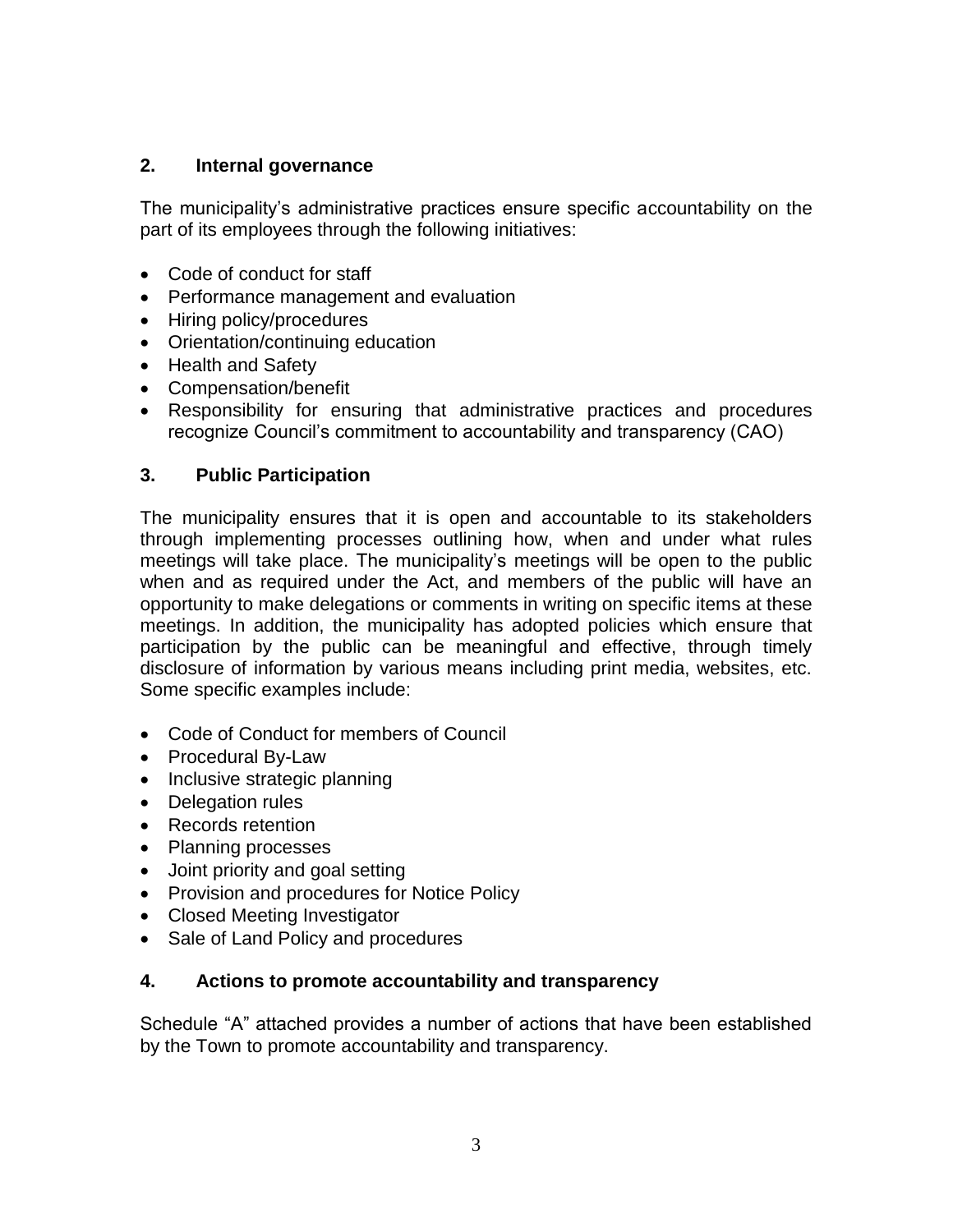### **POLICY REVIEW AND PROCEDURE**

This Policy will be reviewed as required, but in any case no later than five (5) years from the date of the most recent review.

The Clerk will be responsible for initiating the review of this Policy.

## **ATTACHMENTS**

Schedule "A" – Accountability and Transparency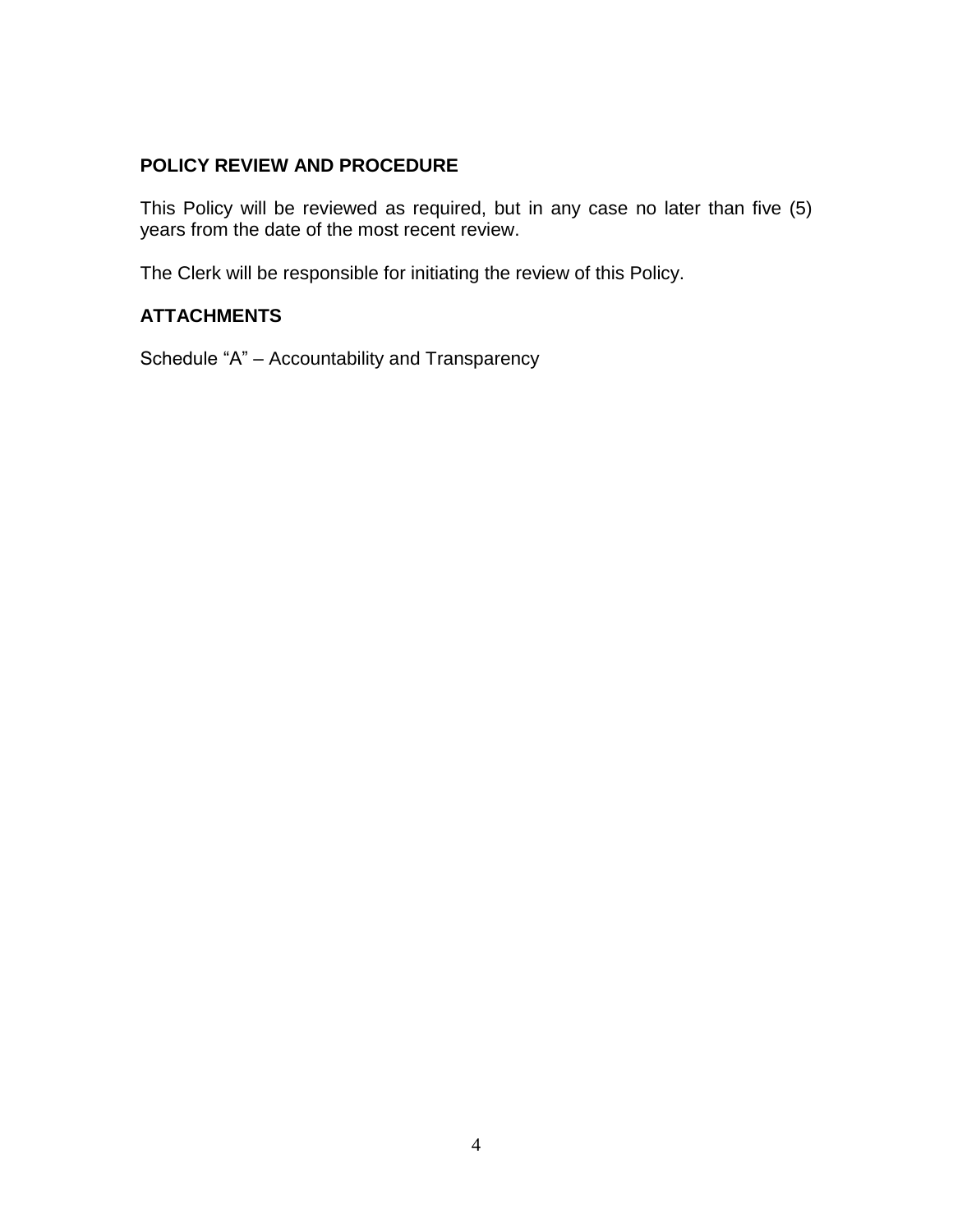## **SCHEDULE "A"**

### **ACCOUNTABILITY AND TRANSPARENCY**

- Agendas and Minutes of the Committee of the whole, Standing Committees of Council and Council Meetings are posted on the Town's website. Whenever possible the agendas are posted a minimum of 24 hours before the meeting.
- Advisory Committees agendas and minutes are posted on the Town's website.
- Closed Session Committee and Council Agendas identify the title of the item wherever possible and the criteria or reason for the closed meeting.
- Council holds Public Forums to provide updates to the public and receive feedback from the public on Council's objectives and goals for its term and as such helps them evaluate the effectiveness of its role and performance.
- Quarterly Budget Reports advise members of Council and the public as to the status of the budget expenditures and flag any areas of concern.
- The Sale of Land By-Law/Policy sets out the procedure for the sale or disposal of Town owned land.
- The Purchasing/Procurement By-Law/Policy identifies the process for the purchase of goods and services.
- The Hiring Policy provides for the hiring of Town staff and addresses such matters as the hiring of relatives and the process to be followed in recruitment of new Town staff. Employment opportunities are posted on the Town's website and are advertised generally.
- The Notice Requirements By-Law/Policy provides for the giving of notice to the public in respect of various matters.
- The Delegation By-Law/Policy provides for the powers and duties Council has delegated.
- Council has adopted a Code of Conduct for members of Council, which provides that members of Council shall carry out their duties in an impartial and objective basis and addresses such matters as conflict of interest, release of confidential information, etc.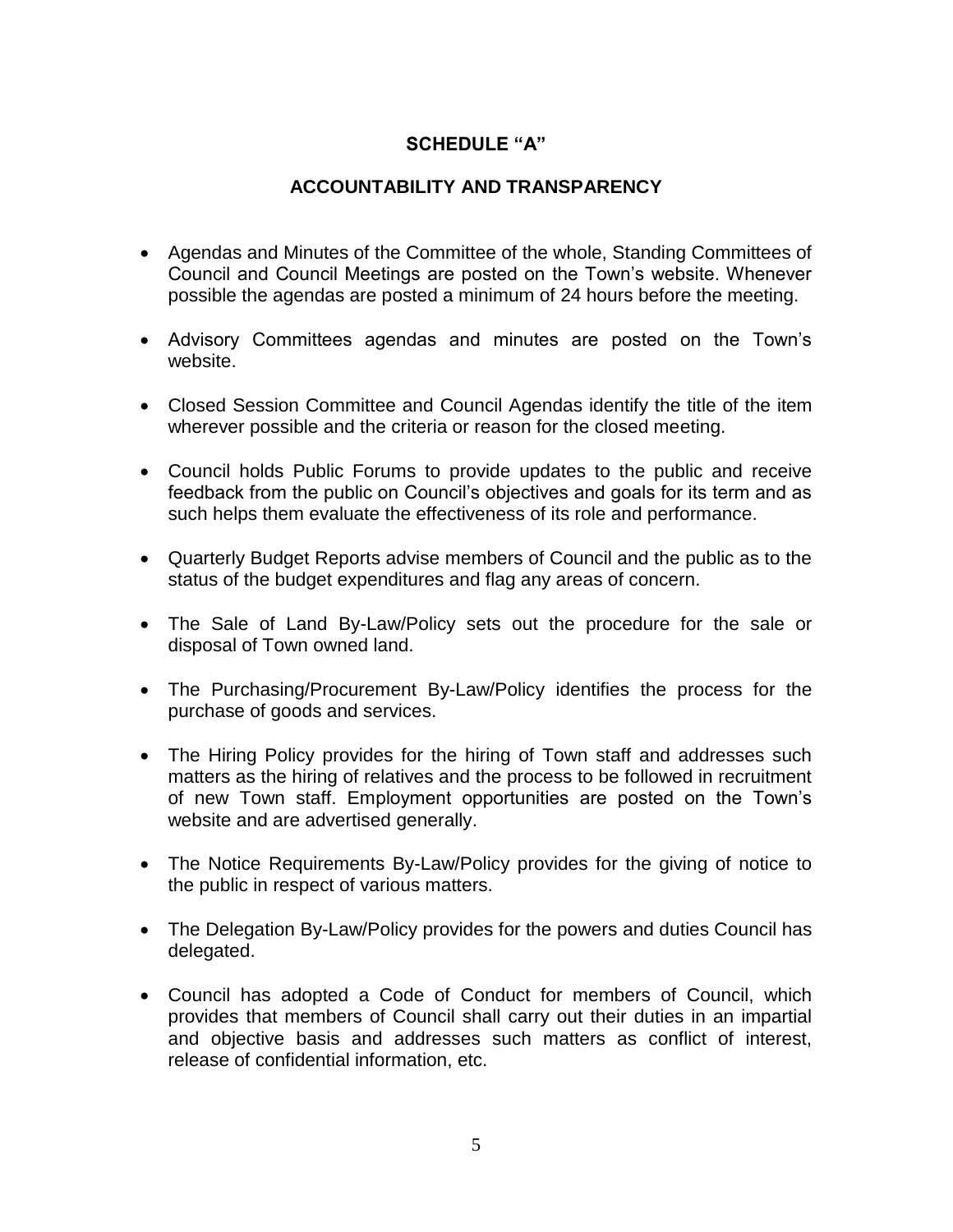- Council has adopted a code of Conduct for Staff which requires staff to carry out their duties on an impartial and objective basis and addresses such matters as conflict of interest, release of confidential information, acceptance of gifts r invitations, etc.
- With respect to tax write-offs and uncollectibles, a report is prepared to Council and the public, for the purpose of considering write-offs and uncollectibles.
- Public Meetings are scheduled in accordance with the requirements of the *Planning Act*. Where Council believes that there is sufficient reason to schedule more than the one Public Meeting required by the *Act* in order to provide additional information and opportunity for the public to be heard, additional Public Meetings are held.
- The Town prepares financial statements, which are audited by the Town's external auditor and are approved by Council. Once approved, the Audited Financial Statements are posted on the Town's website.
- The Financial Information Return (FIR) is a data collection tool used by the Ministry of Municipal Affairs and Housing to collect financial and statistical information on municipalities. The FIR is a standard document comprised of a number of Schedules, which are updated each year to comply with current legislation and reporting requirements. The FIR for each municipality including the Town of Wasaga Beach is posted on the Ministry of Finance website.
- The Town collects data to measure the Town's performance in 12 municipal service areas pursuant to the Municipal Performance Measurement Program (MPMP) thereby providing the public with information on service delivery.
- The Annual Drinking Water Reports for Wasaga Beach are available for public viewing at the Town Hall and Public Works Department during regular business hours or by visiting the Town's website. The reports provide a brief description for the water systems in the previous year, and the most recent water quality data.
- The Town Clerk has been appointed to oversee the administration of the *Municipal Freedom of Information and Protection of Privacy Act* (MFIPPA) within the Town, including the Public Library, to ensure that information available to the public is properly disclosed and that in accordance with MFIPPA the privacy of an individual's personal information existing in government records is protected.